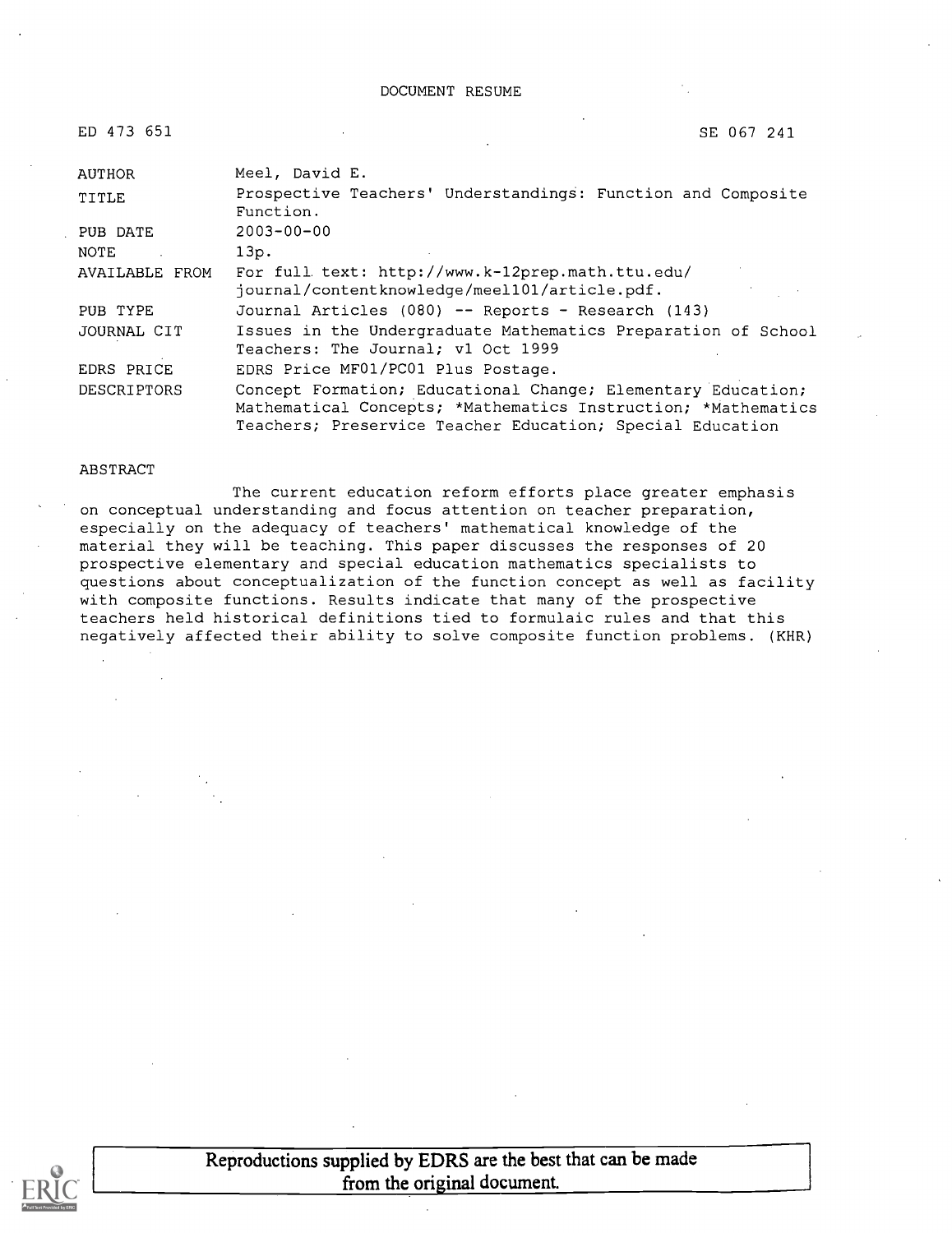PERMISSION TO REPRODUCE AND DISSEMINATE THIS MATERIAL HAS BEEN GRANTED BY

ED 473 65

1

TO THE EDUCATIONAL RESOURCES INFORMATION CENTER (ERIC)

PROSPECTIVE TEACHERS' UNDERSTANDINGS: FUNCTION AND COMPOSITE FUNCTION

David E. Meel Bowling Green State University Department of Mathematics and Statistics Bowling Green, OH 43403 meel@bgnet.bgsu.edu

U.S. DEPARTMENT OF EDUCATION Office of Educational Research and Improvement EDUCATIONAL RESOURCES INFORMATION

CENTER (ERIC) This document has been reproduced as ceived from the person or organization originating it.

Minor changes have been made to minute reproduction quality.

Points of view or opinions stated in this document do not necessarily represent official OERI position or policy.

#### Abstract

The current education reform efforts have placed greater emphasis on conceptual understanding and have focused attention on teacher preparation especially on the adequacy of teachers' mathematical knowledge of the material they will be engaged in teaching. This paper discussed the responses of 29 prospective elementary and special education mathematics specialists to questions focused on conceptualization of the function concept as well as facility with composite functions. The results point to the conclusion that many of the prospective teachers held historical definitions tied to formulaic rules and this negatively affected their ability to solve composite function problems.

Over the past decade, many researchers have turned their attention from studying students' understanding of elementary school content knowledge to examining the content and pedagogical understandings held by inservice and prospective teachers. In particular, this shift resulted from the growing disfavor over quantifying the mathematical content knowledge of teachers by the number of courses taken or scores attained on standardized tests (Ball, 1991). Researchers felt that such information does not reflect the teachers' understandings of the material that they will be teaching nor how they will transmit those understandings.

This study investigated the content knowledge of prospective teachers by examining their responses to a cognitively-guided instrument designed to answer the following questions: (1) What are the definitions of functions that these prospective teachers would be willing to accept and what definition would they consider the best? and (2) How do prospective teachers interpret the composition of functions and how does this reflect on the understanding of the function concept? These two questions arose from analyzing the previous research both on prospective teachers' understandings of the function concept (Even, 1993; Ebert, 1993; Wilson, 1993) and typical student misconceptions associated with the function concept. The next section discusses the various conceptions of the function definition held by mathematics students and teachers.

## Theoretical Framework

The function concept is one of the central concepts underlying mathematics (Ferrini-Mundy & Graham, 1991). Even though it is fundamental to mathematics, many students hold primitive understandings and firmly rooted misconceptions (Davis, 1984, Tall & Vinner, 1981). For example, students, typically, understand a function to be a formula (Breidenbach, Dubinsky, Hawks & Nichols, 1992) connecting function with actions of substitution. This formulaic view of the function concept has ties to historical perspectives. The conceptualization of the function concept moved from a curve described by a motion during the 17th century to being conceived as a formulaic rule composed of variables in the 18th century. In particular, this conception involved analytical expressions composed of variables and constants that represent a relation between the variables restricted by the distinction that the graph must not contain any "sharp" corners. This definition focused on dynamic-dependencies between the variables and appears to contain linkages to the function remaining similar over its domain and the connection of a function to a singularity of rule. Even (1993) provided the following present-day definition of function (consistent with the formal Dirichlet-Bourbaki definition): f is a function from one set to another, say A to B, if f is defined as a subset of the Cartesian product of A (the domain) and B (the range or codomain),

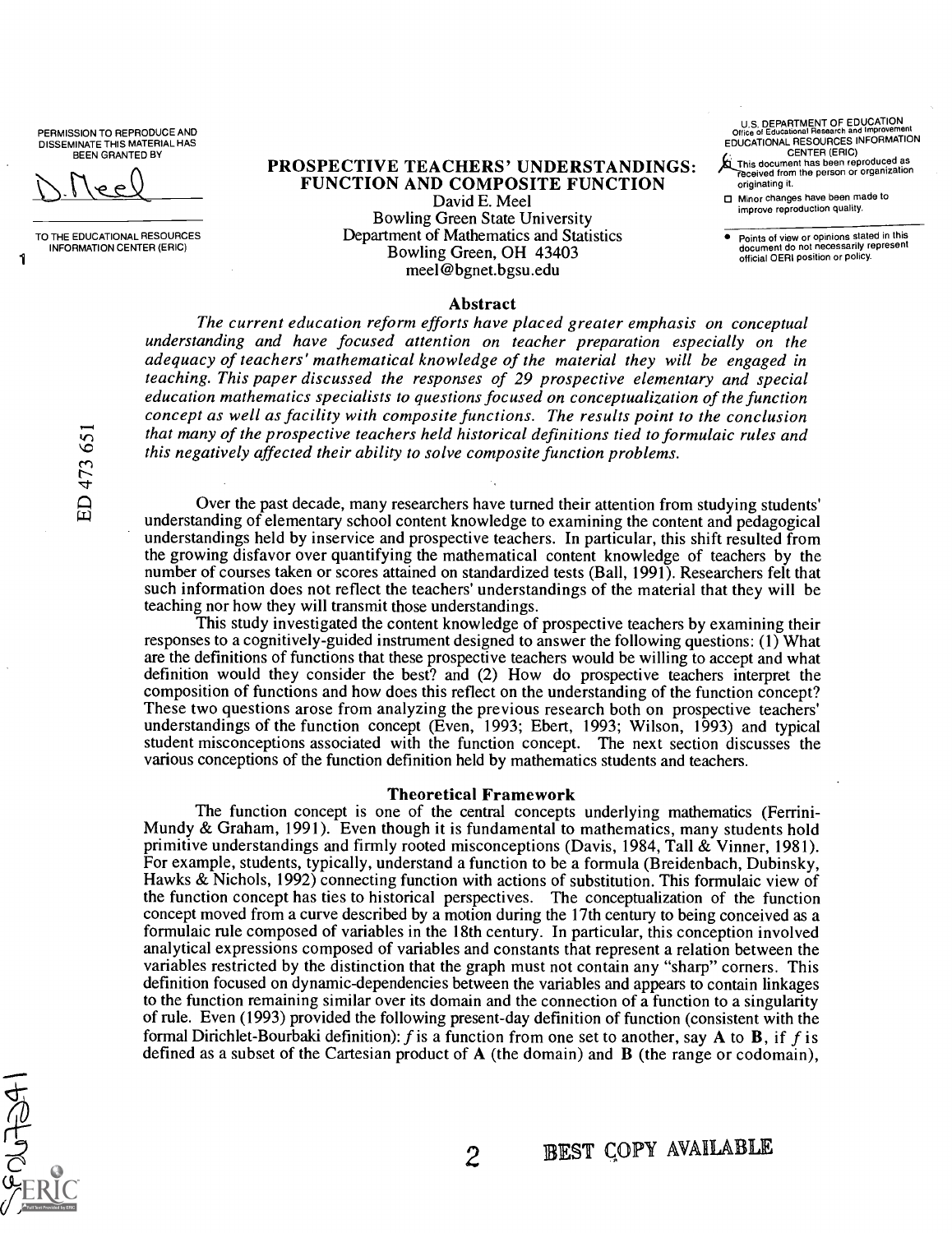such that for every  $a \in A$  there is exactly one  $b \in B$  such that  $(a,b) \in f$ . This definition does not rely on the linkages associated with the 18th century definition rather it appeals to static, settheoretic notions of arbitrariness and univalence. The arbitrariness aspect of functions, as conceived in the modern definition, refers to the relationship between the two sets as well as the nature of the sets themselves. The modern definition of function expanded the definition to include many relationships not previously considered functions i.e., functions defined on split domains, discontinuous functions, functions with a finite number of exceptional points, functions defined by a graph, functions composed of arbitrary correspondences, functions defined by more than one rule, and functions not unilaterally accepted by mathematicians (Leinhardt et al., 1990; Malik, 1980; Vinner & Dreyfus, 1989). These exemplify the notion that the relation between the two sets does not have to exhibit any regularity to be considered a function. The other arbitrariness characteristic dealt with the arbitrary nature of the sets themselves. The sets no longer needed be composed of numbers. For example, the sets could be composed of a group of symbols, mathematical operations, or functions.

The main requirement of the modern definition of the function concept is univalence. The univalence requirement requires that for each element in the set  $A$ , called the domain of the function, there is associated only one element of B, called the range of the function. This requirement was found to be necessary during the development of differential calculus. Without the univalence requirement, higher-order differentials were difficult, if not impossible, to distinguish based upon a distinction of the independent and dependent variable involved. Therefore, the requirement of univalence allowed mathematicians to overcome the difficulties of multi-valued symbols and kept analysis manageable. Even though univalence is useful in the management of analysis, it does not appear to be a well understood or situated concept for both students and prospective teachers (Even, 1993).

Researchers have pointed to the position that many students and some prospective teachers do not hold a modern conception of functions (Dreyfus & Eisenberg, 1983, 1987; Even, 1993; Ferrini-Mundy & Graham, 1991; Markovits, Ey lon, & Bruckheimer, 1983, 1986; Marnyanskii, 1975; Vinner, 1983; Vinner & Dreyfus, 1989). In a study conducted by Vinner and Dreyfus (1989), students were asked to define the term "function" and the responses generated were categorized into six classifications:

- 1. The Formal Dirichlet-Bourbaki definition;
- 2. A dependence relation between two variables (y depends on x);
- 3. A rule which requires a certain amount of regularity;
- 4. An operation or process;
- 5. A formula, algebraic expression, or equation; or
- 6. A representation typically in a meaningless graphical or symbolic form.

Students generally appear to hold to the requirement that the function be reasonable and describable by a formula (Graham & Ferrini-Mundy, 1990). One possible reason proffered for this has been that the general experience students and prospective teachers have with functions are almost exclusively built around functions whose rule of correspondence is given by a formula (Even, 1993; Vinner & Dreyfus, 1989). The result, however, has been that students tend to exclude many of the functions that are acceptable under the modern definition but were not acceptable under historical definitions such as:

Two variables may be so related that a change in the value of one produces a change in the value of the other. In this case the second variable is said to be a function of the first;

## or

Any mathematical expression containing a variable  $x$ , that has a definite value when a number is substituted for x, is a function of x (Hight, 1968).

Leinhardt et al. (1990) and Vinner & Dreyfus (1989) pointed out that many of the errors produced during student classification of relations as functions or not functions do not occur as a result of the lack of acceptance of the Dirichlet-Bourbaki definition. They found students accept the Dirichlet- Bourbaki definition of the function but when involved in classification tasks, students rely upon personal experience that is closely connected to historical definitions of function.



3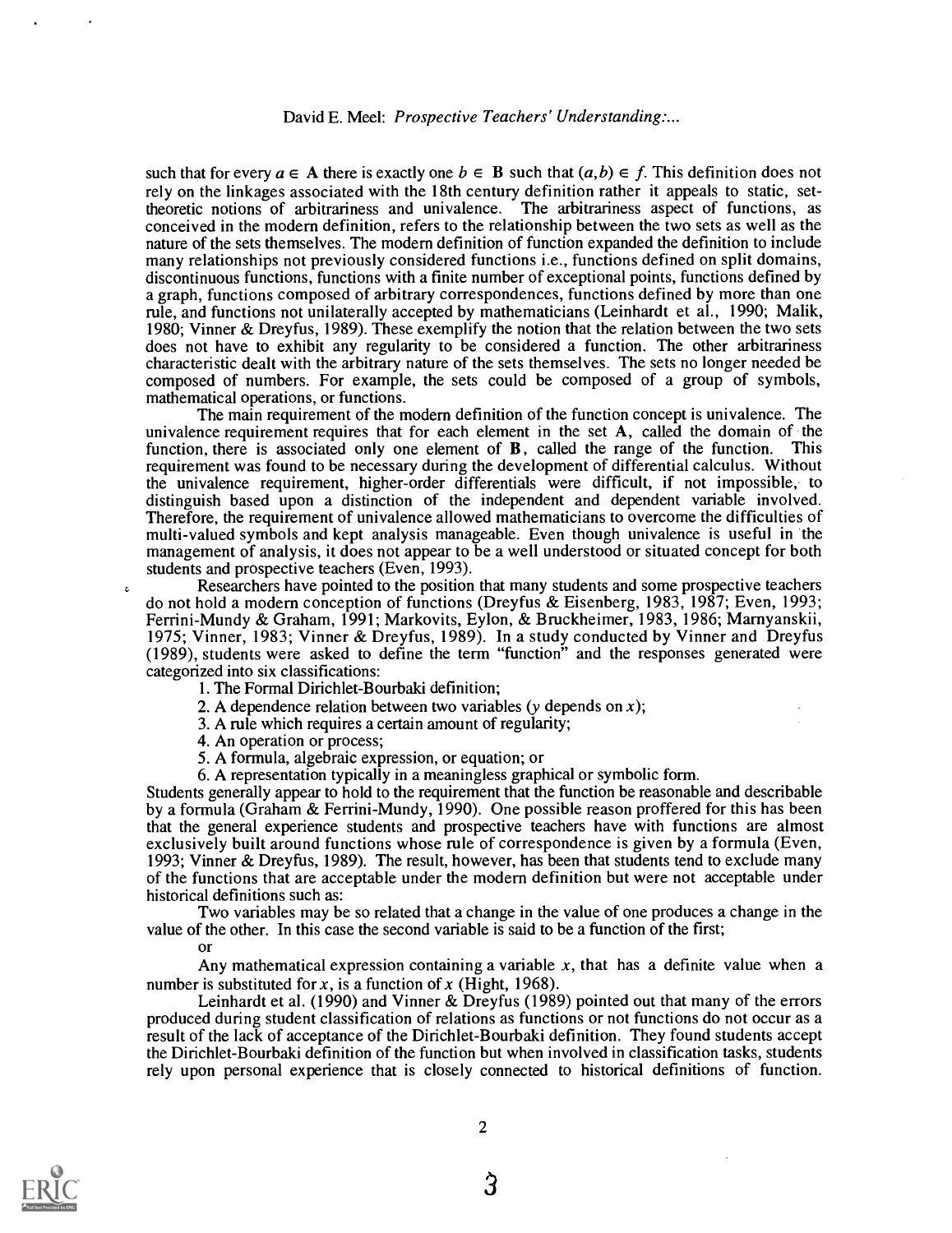Therefore, these errors may not be a consequence of a misconception but rather a "missed" concept. As a result, it is the purpose of this study to examine if prospective teachers hold a "historical" definition of function an what implications such a working definition would have on their understanding and facility with composite functions.

#### Methodology

The participants of this study were 29 prospective teachers completing their mathematical content experiences for either an Elementary Education degree (K-8 certification) or a Child and Family Development degree (Pre-kindergarten certification preparing students to work with public or private preschool, day care, or Head Start programs). The course in which these participants were enrolled during the Spring of 1997 was an Advanced Mathematics for Elementary Teachers taught at a regional state university. All of these students were required to take this capstone course after completing classes in number systems, geometry, precalculus, and statistics although a few were concurrently taking the fifth prerequisite course of calculus. The purpose of the specialization was to provide prospective teachers with additional training in a particular area beyond the typical two mathematical content courses thereby preparing these students to take be mathematical specialists in an elementary schools.

During the Spring of 1997, an assessment (selected items are shown in appendix A) was administered during the middle of the semester. This pretest anticipated discussions of mathematical patterning and its linkage with functional understandings thereby providing the instructor with a broad-scoping view of the students' understandings and beliefs prior to instruction. The instrument was both piloted and externally reviewed by an expert panel of mathematicians, mathematics educators, and psychometricians who evaluated the test with respect to content, wording, and reasonableness of the questions. The complete instrument consisted of 32 items of which 7 were open-ended requiring the participant to explain his or her understanding and 25 were either computational, short-answer, or multiple-choice items. Students were informed to attempt each item but leave it blank if they were unable to answer a question. Such an instruction "ensured" that the results, especially regarding the objective items, were not tainted by mere guessing.

Analysis of the participants' responses focused upon qualitative aspects of the replies consistent with those set forth by Silver and Cai (1993). In particular, analysis centered on identifying the various response types provided to each of the items and quantifying the number of respondents displaying similar response characteristics in reference to the answer, the explanation type, the usage of graphical representations, and other salient characteristics peculiar to an item. In order to accomplish the quantification, the data collected were double-coded by raters and examined for consistency between codings. For any responses evidencing a discrepancy between the two codings, the response was reviewed and a consensus was reached concerning the final coding of the response.

#### Results and Discussion

This study sought to answer the following questions: (1) What are the definitions of functions that these prospective teachers would be willing to accept and what definition of function would they consider the best? and (2) How do prospective teachers interpret the composition of functions and how does this reflect on the understanding of the function concept?

#### Definitions of the function concept

In order to answer the first question, three particular items  $(1, M2,$  and  $O3)$  focused on the prospective teachers' acceptance of various definitions identified by Vinner and Dreyfus (1989) in their research study. Task Tl presented six definitions of the function: (A) A function is a correspondence between two sets that assigns to every element in the first set exactly one element in the second set; (B) A function is a dependence relation between two variables (y depends on x); (C) A function is a rule which connects the value of x with the value of y; (D) A function is a computational process which produces some value of one variable (y) from any given value of



4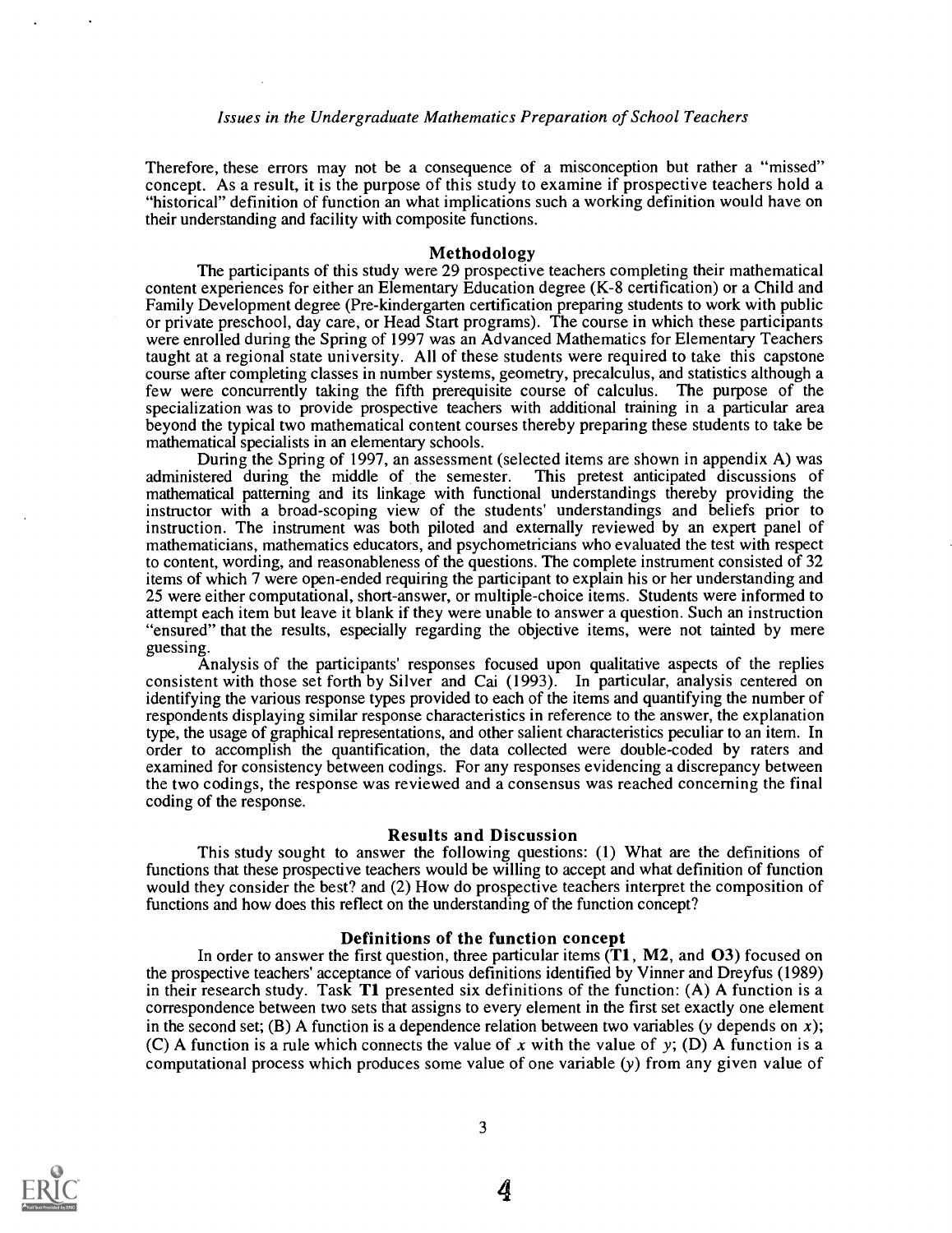another variable  $(x)$ ; (E) A function is a formula, algebraic expression, or equation which expresses a certain relation between factors; and (F) A function is a collection of numbers in a certain order which can be expressed in a graph. The participants were then asked to mark the item as a true or false definition of function.

Each statement was accepted by at least 75% of the respondents with most of the respondents (26 of the 29 respondents or about 89%) accepting definition (B). Examination at the definition level revealed that of the 29 respondents, 23 accepted definition (A), 21 accepted definition (C), 21 accepted definition (D), 22 accepted definition (E), and 21 accepted definition (F). In addition to these results, a variety of patterns emerged from the data (see Table 1) and one of particular interest was that 7 respondents accepted all six definitions, 10 respondents selected five of the six, 7 respondents chose four of the six; 4 respondents accepted three of the six, and 1 respondent selected only two of the definitions.

| 10 11 12 13 14 15 16 17 18 19 20 21 22 23 24 25 26 27 28 29<br>789<br>Del<br>234<br><b>BXBXBBBB</b><br><b>BXBB</b><br>B B X X B<br>B X<br>B X X<br>$\mathbf{B}$<br>Α<br><b>XXXBXXXXXXBXXXXXXXXX</b><br>x<br>B<br>XXXX<br>xх<br>C<br>x<br>X.<br>XX<br>x<br><b>XXXXXX</b><br>B X X<br>XX.<br>XXXX<br>x<br>XXXXX<br><b>BXXXXXXXXXXBX</b><br>x<br>x x<br>D | Participant Number |  |  |  |  |  |  |  |  |  |  |  |  |  |  |  |   |  |       |  |  |
|--------------------------------------------------------------------------------------------------------------------------------------------------------------------------------------------------------------------------------------------------------------------------------------------------------------------------------------------------------|--------------------|--|--|--|--|--|--|--|--|--|--|--|--|--|--|--|---|--|-------|--|--|
|                                                                                                                                                                                                                                                                                                                                                        |                    |  |  |  |  |  |  |  |  |  |  |  |  |  |  |  |   |  |       |  |  |
|                                                                                                                                                                                                                                                                                                                                                        |                    |  |  |  |  |  |  |  |  |  |  |  |  |  |  |  |   |  |       |  |  |
|                                                                                                                                                                                                                                                                                                                                                        |                    |  |  |  |  |  |  |  |  |  |  |  |  |  |  |  |   |  |       |  |  |
|                                                                                                                                                                                                                                                                                                                                                        |                    |  |  |  |  |  |  |  |  |  |  |  |  |  |  |  |   |  |       |  |  |
|                                                                                                                                                                                                                                                                                                                                                        |                    |  |  |  |  |  |  |  |  |  |  |  |  |  |  |  |   |  |       |  |  |
| XXB XXXXXB<br>B X<br>XВ<br>B X B<br>X B<br>x                                                                                                                                                                                                                                                                                                           | ıx                 |  |  |  |  |  |  |  |  |  |  |  |  |  |  |  | x |  | - X - |  |  |
| x<br>B X<br>x x<br>XXX X X X X X X X X X<br>- X<br>– X –<br>x                                                                                                                                                                                                                                                                                          |                    |  |  |  |  |  |  |  |  |  |  |  |  |  |  |  |   |  |       |  |  |

X-- denotes the definition was accepted as true

 $\, {\bf B} \, - \,$  denotes the definition was accepted as true and selected as the best definition

Table 1: Data of responses to T1 and M2

In item M2, the prospective teachers were asked to select the definition that best describes the mathematical concept of function (denoted with a B in table 1). Given the number of participants accepting definition (B), it might seem that it would be the definition of choice; however, analysis revealed a divergence between the level of acceptance and the choice of a "best" definition. As seen in table 1, 15 of the 29 respondents selected definition (A), only 2 selected definition (B), 1 selected definition (C), 3 selected definition (D), 7 selected definition (E), and 1 selected definition (F). Interestingly, of the 23 participants accepting definition (A), only 15 respondents considered it the best definition. However, this selection of the modern definition of function, definition (A), by just over 50% of the prospective teachers is consistent with the results detected by Even (1993) in her study examining prospective secondary school teachers.

This pattern did not hold true when the prospective teachers were presented with item 03 which asked for participants to "Define the mathematical concept: function". Even though some of these prospective teachers accepted the modern definition of the function concept and quite possibly chose it to be the "best" definition, many of them did not or chose not to provide it for this question. In particular, only 21 of the 29 participants supplied a response to this item and of those, only one respondent provided a definition consistent with definition (A). Three other participants provided statements that combined aspects of definition (A) and definition (E). In fact, definition  $(E)$  or some related definition was provided most often. Besides the three participants combining definitions (A) and (E), an additional six provided responses consistent with definition (E) or statements comprised of definition (E) and added constraints such as graphability or dependency. Of the remaining 11 respondents, 5 made either direct or indirect illusions to functions being "oneto-one", 2 participants provided statements consistent with definition (B) and the other 4 responses were unclassifiable. Interestingly, when examining the responses which indicated that a function was "one-to-one" corroborating evidence pointed to the conclusion that many of these respondents considered the phraseology "one-to-one" to mean that "one x is mapped to one y". In other words, the correspondence between x and its image y is immutable in the sense that the rule connecting these two entities does not change from one application to the next.

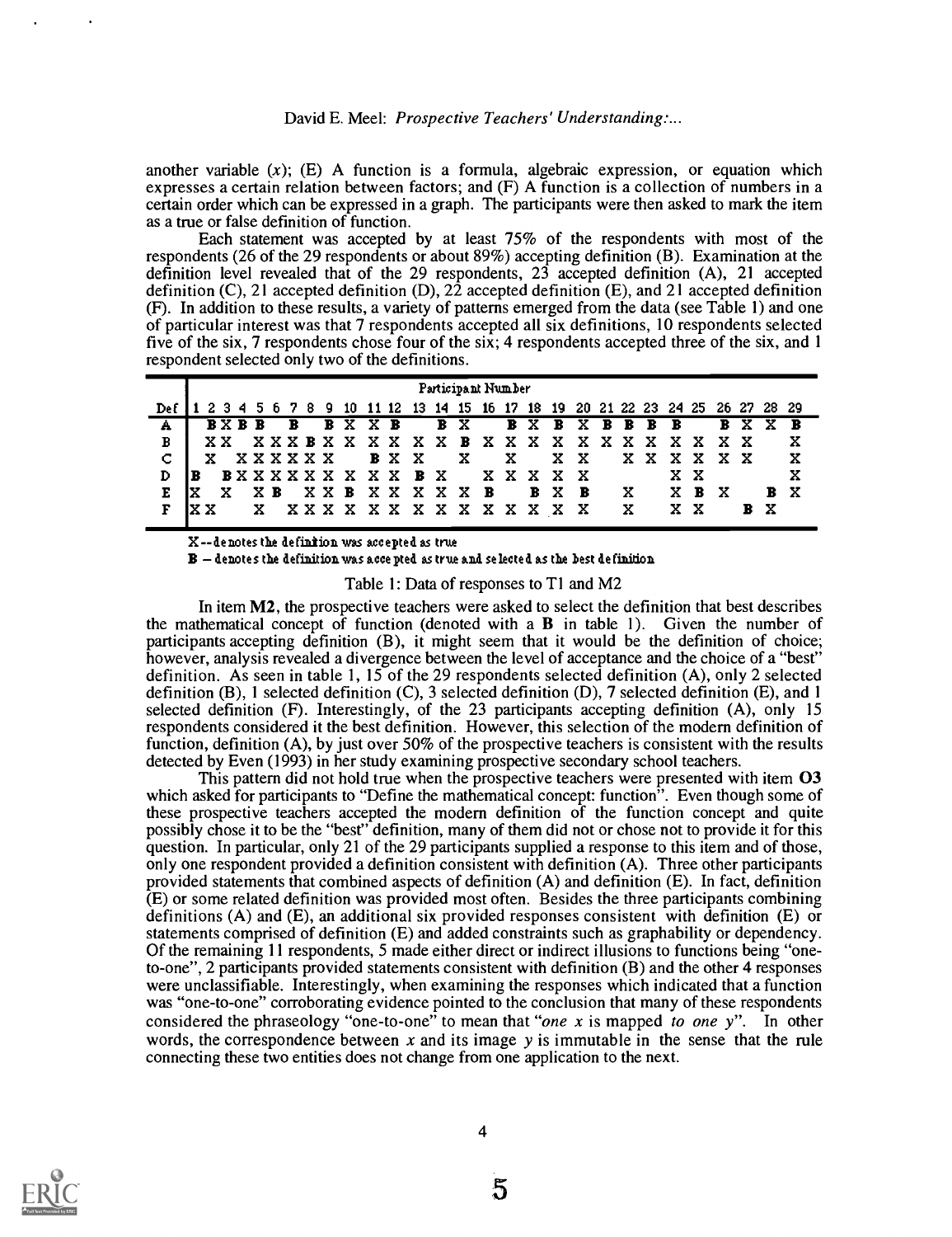## Issues in the Undergraduate Mathematics Preparation of School Teachers

There are at least three possible reasons for the identified inconsistency associated with the prospective teachers' responses. First, as Even (1993) pointed out, prospective teachers may consider the modern definition as a viable definition, however they chose to explain the concept of function in alternative terms since conceptualization of the modem definition is difficult. Another possible explanation is that these prospective teachers felt that additional constraints needed to be attached to the definition which in turn obscured the essential components. A third possible interpretation could be that these prospective teachers, although recognizing the validity of the modem definition, were either unable to articulate the modem definition, chose to not respond, or responded with a definition which was an attempt to classify their understandings in a phrase or sentence composed of borrowed or personal terminology when asked to provide their own definition. In any case, this study revealed that most of these prospective teachers, although choosing mathematics as their area of specialization, either did not provide the modem definition of the function concept or were generally inconsistent in their selection of the definition.

Since many of the participants linked the function concept with definition (E), the results associated with item T4 which stated "Every function can be expressed by a certain computational formula (e.g.,  $y=2x+1$  or  $y=3\sin(\pi+x)$ )" should not be surprising. Of the 28 respondents to this item, 16 indicated agreement. Breidenbach et al. (1992) attribute this phenomenon to students and pre-service teachers dependence on an action conceptualization of function which focuses on the act of substituting numbers for variables and calculating to obtain a result. This attachment to formulas coupled with the already identified desired immutability of the correspondence brings to question the nature of the formula. According to Leinhardt et al. (1990), students feel that closed rules comprised of arbitrary associations, such as a random number function, are not functions. Two particular items, T5 and M6, focused on this issue and the participants' responses indicated that many of these prospective teachers were unaccepting of arbitrarily associated function. In response to item T5, which asked the participants to respond to the statement "Every function expresses a certain regularity (the values of x and y can not be matched in a completely arbitrary manner", 16 of the 27 respondents felt the statement was correct. In a more dramatic fashion, the desire to not have the function defined entirely arbitrarily was seen in the prospective teachers' responses to item M6 which presented three propositions describing functions. One of these, proposition III, stated that "For every value of x we choose the corresponding value of y in an arbitrary way (e.g., by throwing dice) ". Of the 28 respondents to this item, 24 selected choices which did not include proposition III thereby making it evident that most of these prospective teachers were not accepting of a function being defined by a random correspondence scheme. Thus, about half of the prospective teachers (14 of the 29 participants) held formulaic conceptions of function while being unaccepting of randomly-defined functions

The question that now arises is one of how does the inconsistent or lack of selection of modern definition of the function concept coupled with a formulaic view impact the prospective teachers' facility with composite functions. This next section delineates both how the prospective teachers organized the function concept when dealing with composite functions and how they handled the underlying symbolism used to represent the composite functions.

#### Composite Functions

One major topic which has the concept of function as an integral component is that of composite functions. The implications of how these prospective teachers situate the function concept should be evident when they work with composite functions. Items 07, 08, 09, and M10 looked at a variety of aspects associated with composition, i.e., finding  $(F \circ G)(x)$  where  $F(x)$  and  $G(x)$  include variables, finding  $F(x)$  given  $(F \circ G)(x)$  and  $G(x)$ , finding  $(F \circ G)(x)$ where  $F(x)$  and  $G(x)$  do not include variables, and examining the zeros of a composition respectively.

The responses to item O7 which presented two functions, i.e.,  $F(x) = 1 + \frac{4}{x-1}$  and  $G(x) = 2 + \frac{5}{x-1}$ , and asked participants to describe the composition of the two functions revealed that many of the prospective teachers had difficulty establishing the composition. In particular,

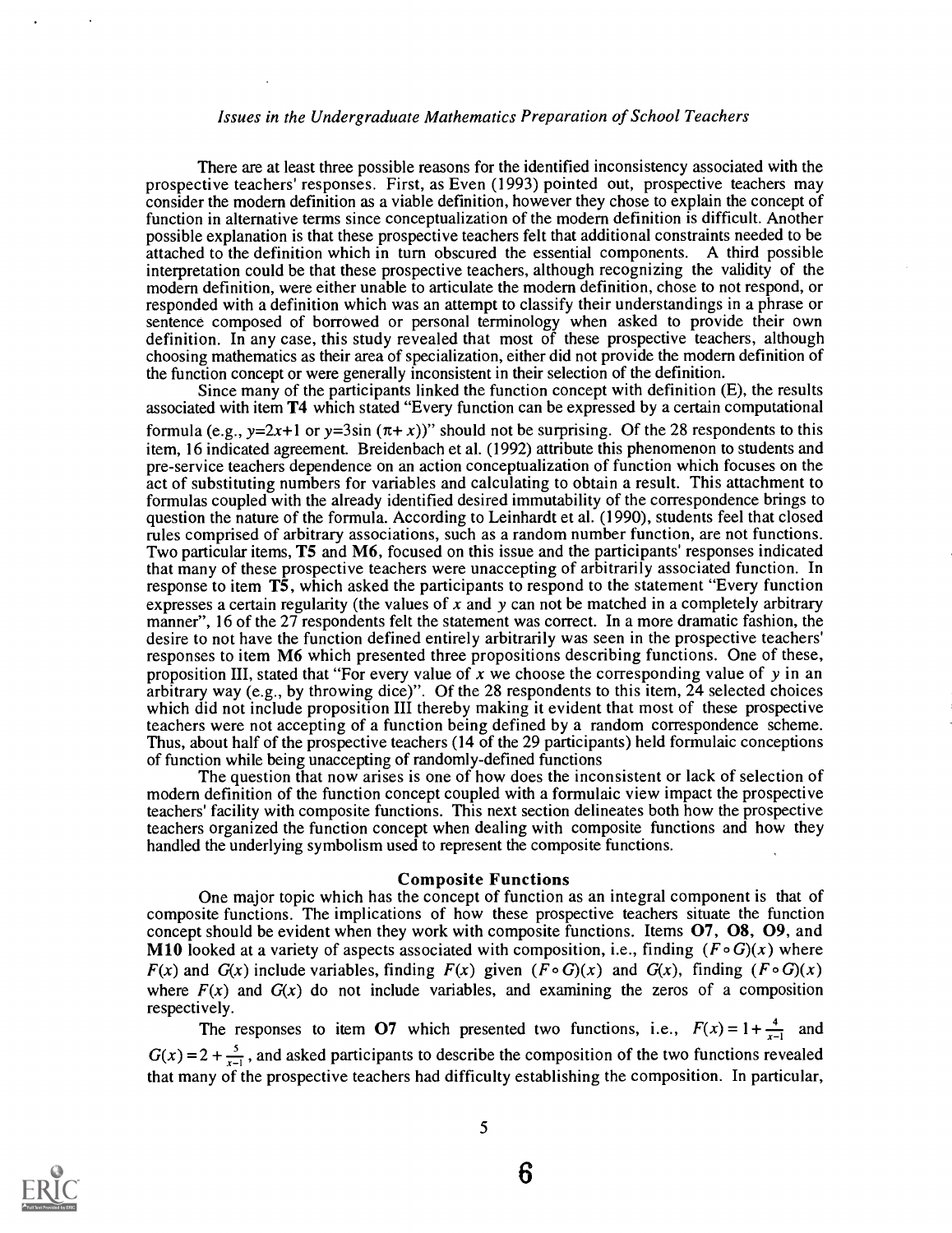eleven of the prospective teachers did not respond to the item leaving a total of 18 respondents to this item. Of those, only 7 were able to correctly establish the composition although some of the responses contained errors as part of the simplification process from

$$
(F \circ G)(x) = 1 + \frac{4}{2 + \frac{5}{x-1} - 1}
$$
 to  $(F \circ G)(x) = \frac{-20}{x+4} + 5$ .

One prospective teacher established  $(G \circ F)(x)$  rather than  $(F \circ G)(x)$ , a couple others concluded that "the composition will always be positive" without providing a formulated composition, and several found ( $F \circ G$ )(2). The rest of the prospective teachers responding to this item (5 of the 18) generally considered the composition symbol to connote multiplication and as a result computed  $F(2)$  and  $G(2)$  to find their product.

When the prospective teachers were presented with item **O8** which indicated that  $H(x)$  =  $(F \circ G)(x) = \cos^2 x$ ,  $G(x) = \sin x$ , and expected participants to deduce the nature of the function  $F(x)$ , only 2 of the 22 responding prospective teachers were able to identify that  $F(x) = x^2 - 1$ . A couple of prospective teachers came close to establishing the correct nature of  $F(x)$ ; however they concluded that " $F(x) = \sin x + 1$  since  $\sin^2 x + 1 = \cos^2 x$ " or " $\cos^2 x = F(\sin x)$  so  $F(x) = x^2 + 1$ ". Most of the other respondents considered the composition symbol,  $\circ$ , to stand for multiplication. In particular, 14 respondents attempted to make sense of the composition in a manner similar to the one shown in figure 1.



Figure 1: Example of improper usage of functional notation

This response was indicative of how some of the prospective teachers would consider the amalgam of symbols  $F(G(x))$  to be  $F \cdot (G(x))$  rather than the composite of two functions  $F(x)$  and  $G(x)$ .

These two items ( $\overline{O7}$  and  $\overline{O8}$ ) both had the characteristic that the underlying functions had specific variables into which students could mechanically manipulate to establish the composition; however, item O9 did not have this property. Prior to deliberating the case of composition, a discussion of several items which focused on constant functions in general will provide needed illumination. In particular, it was evident from two items on the assessment,  $T1\hat{1}$  and  $T12$ , that many of the prospective teachers did not generally consider constant functions as a function. When participants were presented with the statement "There exists a function all of whose values are equal to each other" in item T11, 15 of the 27 respondents disagreed with the statement. In a similar fashion, when participants responded to the statement "As the value of the independent variable of a function changes, the value of the dependent variable also changes" in item  $T12$ , 20 of the 28 respondents agreed with the assertion. As a result, these response indicated that many of the prospective teachers believed that variation in the independent variable must correspond with variation in the dependent variable. Since a constant function can be described as a many-to-one correspondence, information from item M13, "A function can be: (I) one-to-one, (II) one-tomany, or (III) many-to-one" provided additional information. It was interesting to find that in response to this item only 5 of the 28 respondents selected a statement which indicated acceptance of a function having a felt that a many-to-one correspondence.

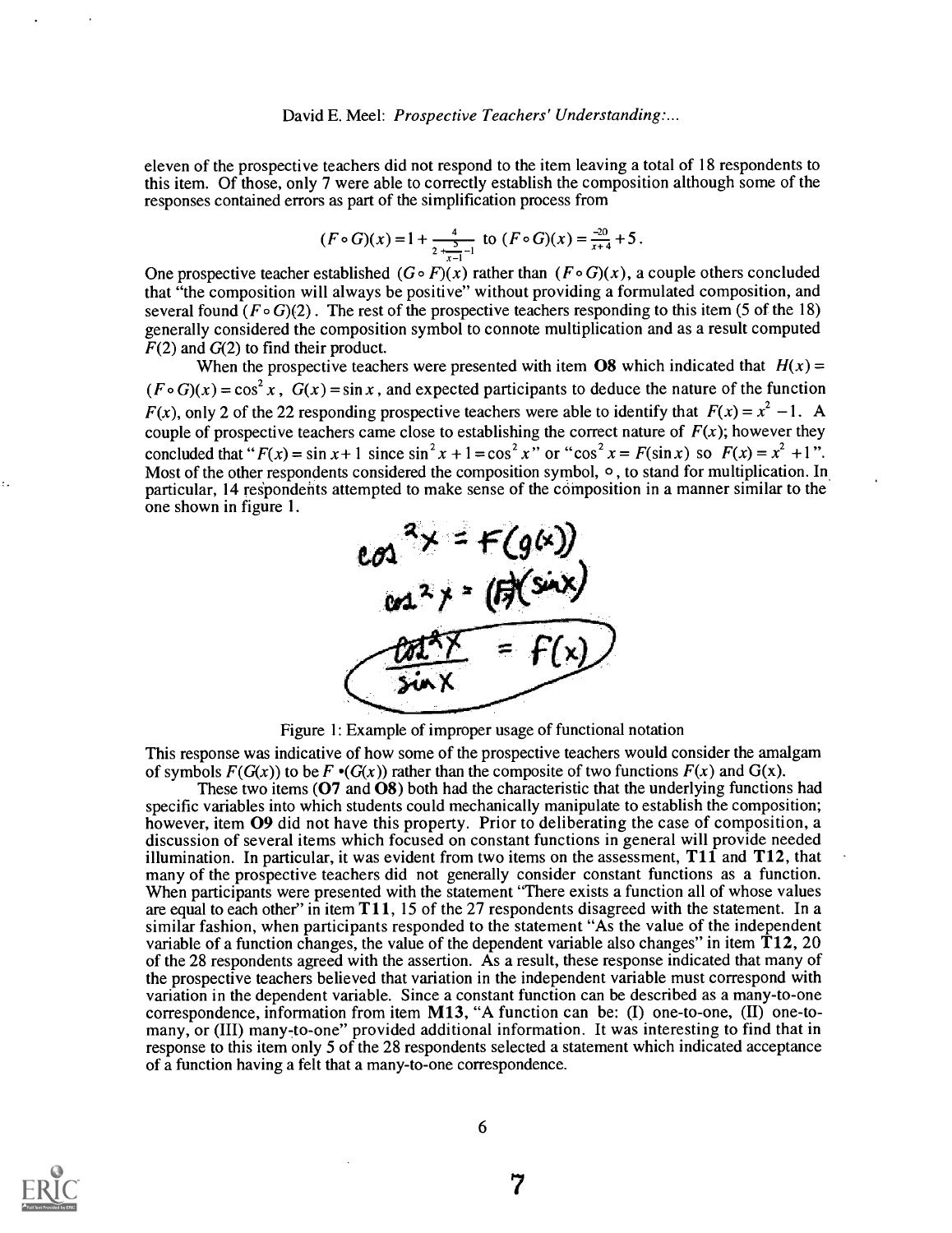## Issues in the Undergraduate Mathematics Preparation of School Teachers

This lack of acceptance of a constant function as a function by students has been identified in prior research studies (Barnes, 1988; Markovits et al., 1986; Marnyanskii, 1975). Several possible origins for this error have been proposed: (a) the stress of covariation in the 18th century definition, (b) the use of contrasting meanings of constant and variable and associating function with variable, or (c) the resistance to accept many-to-one correspondences (Markovits et al., 1986; Marnyanskii, 1975; Vinner, 1983; Vinner & Dreyfus, 1989). An additional characteristic imposed on the function concept by some students is the causality factor. From experience, students imply the connection of the dependency characteristic with a causal connection (Marnyanskii, 1975).

Since many of these prospective teachers misclassified constant functions, then it should be no surprise to find that many of them had difficulty with item **O9** that contained only constant functions. This item presented the two functions to be composed, i.e.,  $f(x)=4$  and  $g(x)=2$ , and then prompted the participants to determine the value of  $(f \circ g)(x)$  at x=7. Only seven of the 27 respondents were able to correctly establish that  $(f \circ g)(7) = 4$ . Four other respondents made comments similar to the following " $f(g(7))$ , I can't do it because there is no formula for me to plug 7 in". The rest of the respondents (16 of the 27) interpreted the composition symbol to be multiplication and made computations similar to that shown in figure 2.

$$
f(x) = 4 \quad (0.8) = (4.2) = 8
$$
  
\n
$$
f(x) = 2 \quad (0.8) = 12
$$
  
\nFigure 2: Example of misinterpretation of composition symbol as multiplication

The product of 56 was obtained most often although some respondents arrived at unique answers such as 2744, 14, 18, 28, and 392. Each of these came with its own set of computational techniques, for instance 2744 was obtained in this manner:  $(f \circ g)(7) = f(7) \cdot g(7) = (4 \cdot 7) \cdot (2 \cdot 7)$  $= 2744$ .

A possible explanation for the majority of prospective teachers being unable to solve many of these composition problems may reside with the prospective teachers not completely recognizing or understanding the composition notation. Eisenberg (1991) chronicled some of the notational difficulties encountered in reference to functional symbolism. He noted that the " $f(x)$  notation is confusing because  $f(x)$  is usually read to mean x under the function f goes to . . ." (Eisenberg, 1991, p. 149). In addition, the symbolism  $f(x)$  is a complex of symbols which students are not used to thinking of as a variable. The complex,  $f(x)$ , is not considered by many students to be a variable because a variable to them is a single symbol, such as the y in  $y = 3x + 4$ , and  $f(x)$  is composed of four symbols (Dunham & Osborne, 1991). In particular, when presented with items T14 and T15, 26 of the 28 respondents indicated that more than single symbols could be variables but of those 26, 6 indicated in item T15 that  $f(x)$  was not a variable. As a result, the prospective teachers may have been confused by the larger set of symbols such as  $(F \circ G)(x)$  or  $F(G(x))$  and considered the composition symbol, 0 , to correspond, as was seen in many of the responses, to a symbol for multiplication. As a result, the complexes of  $(F \circ G)(x)$  or  $F(G(x))$  might have been considered to be a "weird" mathematical symbolism where the components correspond to variables. The responses indicated a belief that the symbols  $F$ ,  $G$ , and  $x$  were autonomous variables and that by following order of operations a solution could be achieved.

An additional item,  $\tilde{M}10$ , was included to determine if the prospective teachers could establish the zeros of a composite function. In this item, participants were presented with the information that the function,  $f(x)$ , had two zeros when  $x=1$  and  $x=4$  and from this they needed to determine what values of z would make  $f(4z)=0$ . In order to arrive at a correct response, the prospective teachers' must to identify and solve two equations,  $4z = 1$  and  $4z = 4$ , since the values of 1 and 4 made  $f(x)=0$ . Only 9 of the 28 respondents correctly established that  $z=1/4$  and  $z=1$  would make  $f(4z)=0$ . Since the solution of these equations are quite accessible, it seems evident that many of the prospective teachers could not analyze the impact of the composition. In particular, 8

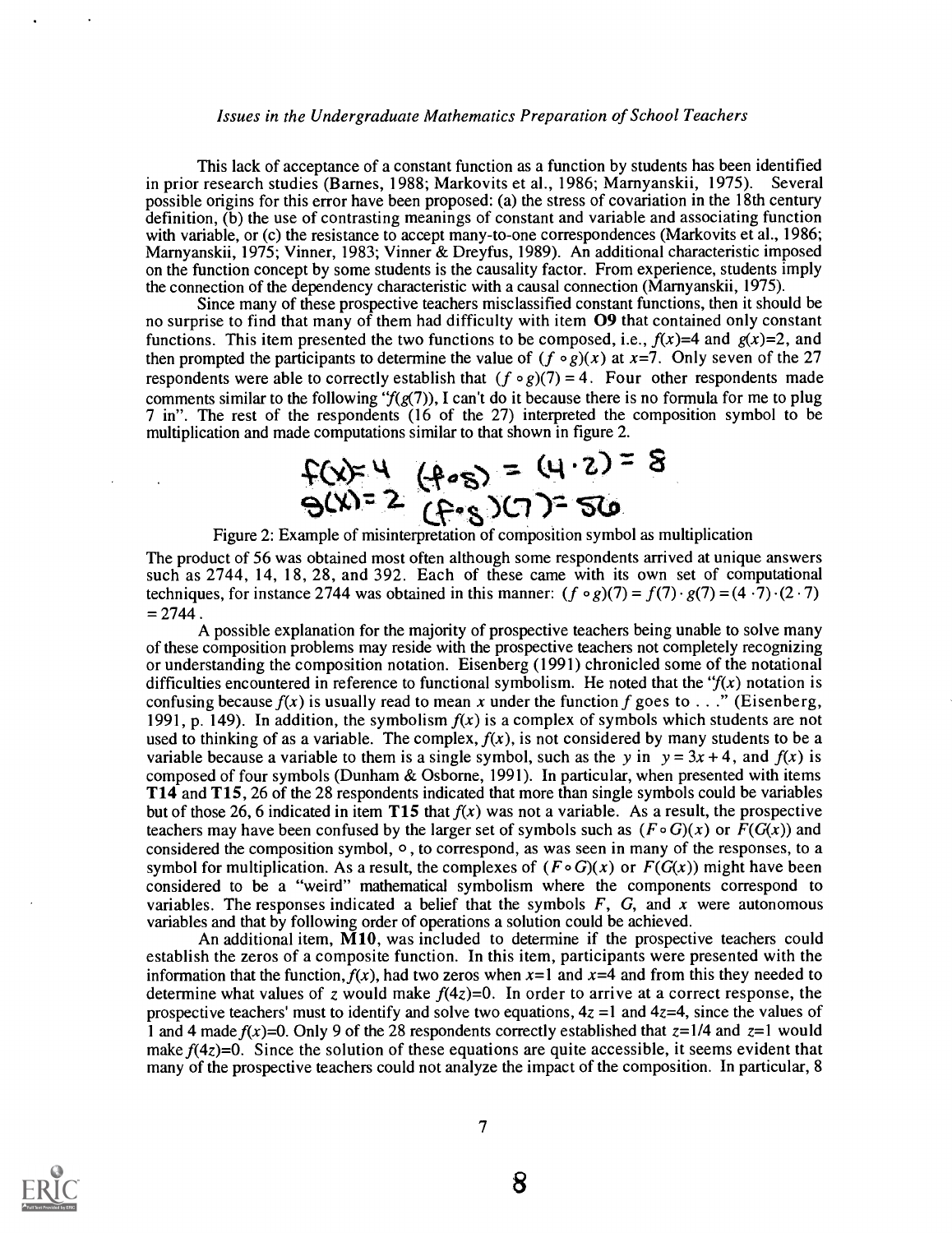respondents answered with "unable to determine" and 7 others selected "z=0 only". Two additional prospective teachers selected the response " $z=4$  and  $z=16$  only" and another two chose " $z=1$  and  $z=4$  only". Evidently, many of the prospective teachers were unable to examine a composite function to establish the zeros of the composite function given the zeros of the "outer function". Further studies will need to be conducted to examine if the difficulties evidenced with composition reside with misunderstanding of the function concept, with the notation surrounding the composition description, or with some combination of these.

#### Conclusion

The results of this study point to the conclusion that many of these prospective teachers were inconsistent when dealing with the modern definition of function. In particular, this study identified that many of the prospective teachers held a rule-based interpretation of the function concept and corresponding with that interpretation was a strong tendency of these prospective teachers to negate constant functions as being functions. This errant connection revealed an inherent weakness to this conceptualization especially when faced with composite functions containing constant functions.

In order to gain a true perspective on these results, one should consider the training of these prospective teachers and the other factors influencing their development. The National Council of teachers of Mathematics seeks that all teachers "have not only a thorough understanding of the  $\cdot$ . mathematics they are teaching but also a vision of where that mathematics is leading" (NCTM, 1991, p. 135). Additionally, an excerpt from the "Common Experiences in the Mathematical Education of Teachers" section of the NCTM's Professional Standards for Teaching Mathematics, shown below, reveals the foundational knowledge of functions expected for K-4 teachers:

Teachers need to experience the development of mathematical language and symbolism and how these have influenced the way we communicate mathematical ideas. Also, experience in representing and solving problems requiring the use of variables is important. To build bridges for their students to the mathematics that comes later in the school curriculum, teachers must have a basic understanding of the concepts of functions and their use (italics mine) in the growth of mathematical ideas. Understanding different representations of functions (tabular, graphical, symbolic, verbal), how to move among these representations, and the strengths and limitations of each is fundamental. The distinction between continuous and discrete approaches in the solution of mathematical problems should also be a part of the experiences provided for these teachers and should be introduced initially at an intuitive and informal level (NCTM, 1991, pp. 136-7).

The selection calls for initial treatments to be informal and intuitive but also contains a noticeable lack of appeal to the Dirichlet-Bourbaki definition of function. At the 5-8 level, the only mention of functions arose in the section entitled "Concepts of calculus" where the following statement is made: "Functions, graphs, and the notion of limits should be explored, starting with concrete problems such as maximizing the volume of a box that can be folded from a rectangular sheet of grid paper. The rate of change of the volume of the box as a function of the height of the box can be investigated in a way that introduces the concepts of differentiation and integration in an appropriate manner for teachers of grade 5 and above" (NCTM, 1991, p. 138). In neither description was a mention of a formal treatment of the nature of the function mentioned. Treatments were to begin informally and intuitively and then proceed to exploring concrete situations. Tying such explorations to concrete situations further enforces the view of functions as a rule based entity.

The informal and intuitive presentation giving way to concrete explorations is mirrored in the NCTM's Curriculum and Evaluation Standards for School Mathematics which describes the content of the K-8 curriculum. Activities such as "guess my rule" were suggested to introduce the function concept and the presentation was to be "informal and relatively unburdened by symbolism" (NCTM, 1989, p. 98). In doing this, students should come to an "understanding that functions are composed of variables that have a dynamic relationship: Changes in one variable result in change in another" (NCTM, 1989, p. 98). In particular, the primary arena for the study

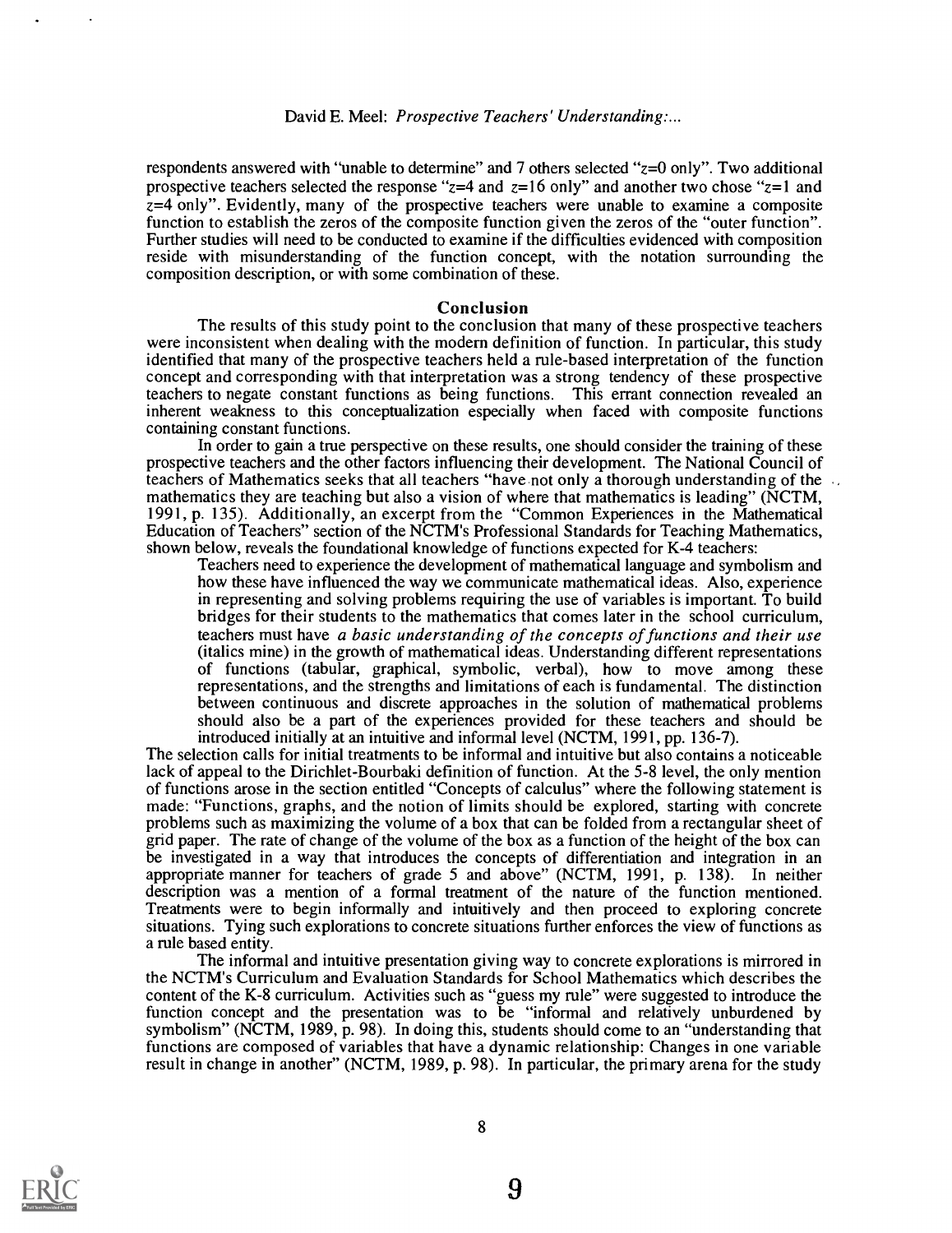## Issues in the Undergraduate Mathematics Preparation of School Teachers

of functions arises in the study of patterns in both informal settings such as in architecture, plowed fields, and physical patterns, and more formal mathematical settings and this study "should focus on the analysis, representation, and generalization of functional relationships" (NCTM, 1989, p. 98). These types of presentations further corroborate the perception that the function concept is rule-based, non-arbitrary, and needs to contain both independent and dependent variables.

As a result, historical definitions of functions appear to be the primary characterization required from and presented to prospective K-8 teachers. However, the noticeable lack of treatment of the formal mathematical definition of the function concept in the K-8 mathematical preparation of teachers brings to rise two questions. First, would the presentation of the Dirichlet- Bourbaki definition at the K-8 level be a hindrance or a benefit to K-8 student understanding of the function concept? In other words, is the definition so complex that students may not be sufficiently prepared to explore the subtle nuances of the definition or would early introduction, although not completely understood, set the stage for understanding rather than permitting or reinforcing a working definition which is considered incomplete by mathematicians at this time? Secondly, is it sufficient to merely push the K-8 teacher's understanding of functions to a level just above that which is expected of the most advanced K-8 student? Finding answers to these questions may not be feasible from this study; however, if prospective teachers are allowed to enter classrooms with such incomplete notions then those could be passed on to students.

## References

Ball, D. (1991). Research on teaching mathematics: Making subject matter knowledge part of the equation. In J. Brophy (Ed.), Advances in research on teaching: Vol. 2 Teachers' subject matter knowledge and classroom instruction (pp. 1-48). Greenwich, CT: JAI Press.

Barnes, M. (1988). Understanding the function concept: Some results of interviews with secondary and tertiary students. Research on Mathematics Education in Australia, 24-33.

Breidenbach, D., Dubinsky, E., Hawks, J., & Nichols, D. (1992). Development of the process conception of function. Educational Studies in Mathematics, 23, 247-285.

Davis, R.B. (1984). Learning mathematics: The cognitive science approach to mathematics education. Norwood, NJ: Ablex Publishing Corporation.

Dreyfus, T. & Eisenberg, T. (1983). The function concept in college students: Linearity, smoothness & periodicity. Focus on Learning Problems in Mathematics,  $5(3\&4)$ , 119-132.

Dreyfus, T. & Eisenberg, T. (1987). On the deep structure of functions. In J.C. Bergeron, N. Herscovics, & C. Kieran (Eds.), Proceedings of the 11th International Conference of the PME (Vol. I, pp. 190-196). Montreal: Canada.

Dunham, P.H. & Osborne, A. (1991). Learning how to see: Students' graphing difficulties. Focus on Learning Problems in Mathematics, 13(4), 35-49.

Ebert, C.L. (1993). An assessment of prospective secondary teachers' pedagogical content knowledge about functions and graphs. Paper presented at the annual meeting of the American Educational Research Association, Atlanta.

Eisenberg, T. (1991). Functions and associated learning difficulties. In D. Tall (Ed.), Advanced Mathematical Thinking (pp. 140-152). Dordrecht: Kluwer.

Even, R. (1993). A subject-matter knowledge and pedagogical content knowledge: Prospective secondary teachers and the function concept. Journal for Research in Mathematics Education, 24(2), 94-116.

Ferrini-Mundy, J. & Graham, K.G. (1991). An overview of the calculus curriculum reform effort: Issues for learning, teaching, and curriculum development. American Mathematical Monthly, 98(7), 627-635.

Graham, K.G. & Ferrini-Mundy, J. (1990). Functions and their representations. Mathematics Teacher, 83(3), 209-212.

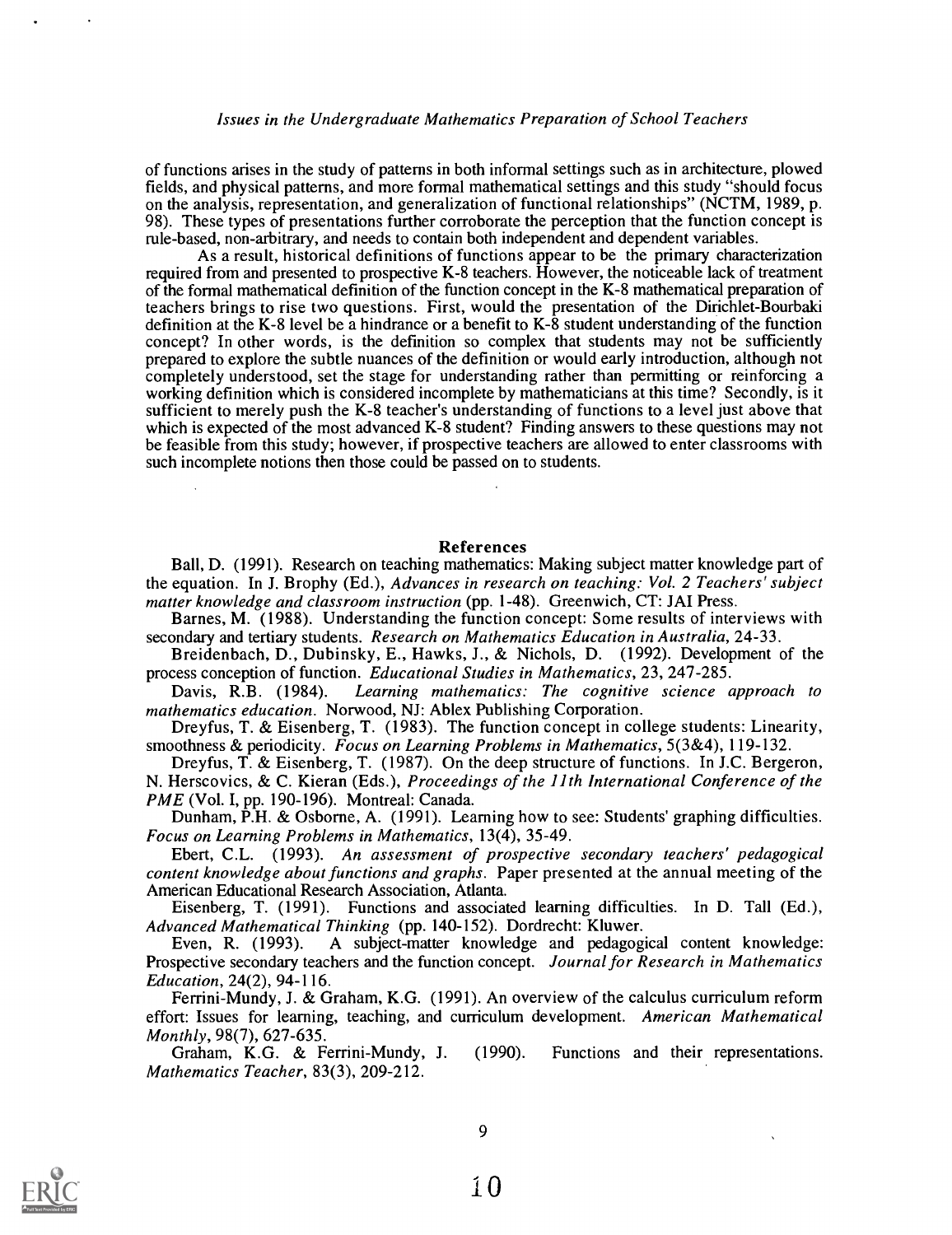Hight, D.W. (1968). Functions: Dependent variables to fickle pickers. Mathematics Teacher, 61(6), 575-579.

Leinhardt, G., Zaslavsky, O. & Stein, M.K. (1990). Functions, graphs, and graphing: Tasks, learning, and teaching. Review of Educational Research, 60(1), 1-64.

Malik, M.A. (1980). Historical and pedagogical aspects of the definition of function. International Journal of Mathematics Education in Science and Technology, 11, 489-492.

Markovits, Z., Eylon, B., & Bruckheimer, M. (1983). Functions: Linearity unconstrained. In R. Herschkowitz (Ed.), *Proceedings of the 7th International Conference of the PME* (pp. 271-277). Israel: Weizmann Institute of Science.

Markovits, Z., Eylon, B., & Bruckheimer, M. (1986). Functions today and yesterday. For the Learning of Mathematics, 6(2), 18-24, 28.

Marnyanskii, I.A. (1975). Psychological characteristics of pupil's assimilation of the concept of function. In J. Kilpatrick, I. Wirszup, E. Begle, & J. Wilson (Eds.), Soviet Studies in the Psychology of Learning and Teaching Mathematics XIII (pp. 163-172). Chicago, IL: SMSG, University of Chicago Press.

National Council of Teachers of Mathematics. (1989). Curriculum and Evaluation Standards for School Mathematics. Reston, VA: NCTM.

National Council of Teachers of Mathematics. (1991). Professional Standards for Teaching Mathematics. Reston, VA: NCTM.

Silver, E.A. & Cai, J. (1993). Schemes for Analyzing Student Responses to QUASAR's Performance Assessments: Blending Cognitive and Psychometric Considerations. Paper presented at the annual meeting of the American Education Research Association, Atlanta, GA.

Tall, D.O. & Vinner, S. (1981). Concept image and concept definition in mathematics with particular reference to limit and continuity. *Educational Studies in Mathematics*, 12, 151-169.<br>Vinner, S. (1983). Concept definition, concept image and the notion of function

Concept definition, concept image and the notion of function. International Journal of Mathematics Education in Science and Technology, 14, 293-305.

Vinner, S. & Dreyfus, T. (1989). Images and definitions for the concept of function. Journal for Research in Mathematics Education, 20(4), 356-366.<br>Wilson, M.R. (1993). One preservice seconda

Wilson, M.R. (1993). One preservice secondary mathematics teacher's evolving understanding of mathematical functions. Paper presented at the annual meeting of the American Educational Research Association, Atlanta.

Appendix A

Please mark the following six definitions of function as being true or false

TASK Ti

- A.  $\overline{T}$   $\overline{F}$  A function is a correspondence between two sets that assigns to every element in the first set exactly one element in the second set.<br>
B.  $\overline{T}$   $\overline{F}$  A function is a dependence relation between two varial
- A function is a dependence relation between two variables (y depends on x).
- C.  $\left(\overline{T}\right)\left(\overline{F}\right)$  A function is a rule which connects the value of x with the value of y.
- D.  $\left(\overline{T}\right)\left(\overline{F}\right)$  A function is a computational process which produces some value of one variable (y) from any given value of another variable (x).
- E.  $(\hat{T}) (\hat{F})$  A function is a formula, algebraic expression, or equation which expresses a certain relation between factors.
- F.  $\left(\overline{T}\right)\left(\overline{F}\right)$  A function is a collection of numbers in a certain order which can be expressed in a graph.

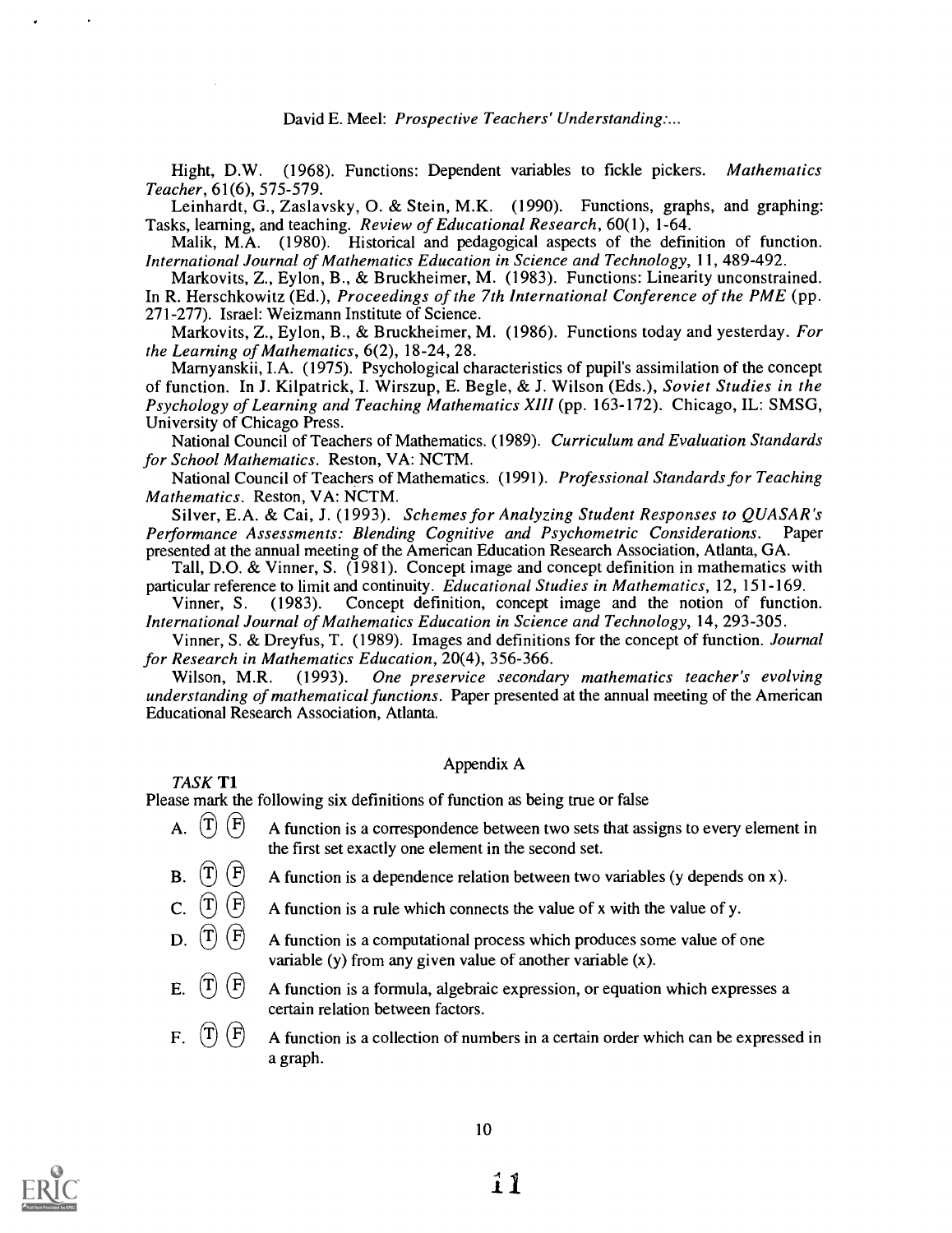TASK M2

Which of the above definitions best describes the mathematical concept of function as you understand it?



## TASK 03

Define the mathematical concept: function.

## TASK T4

 $(T)$   $(F)$  Every function can be expressed by a certain computational formula (e.g. y = 2x+1 or  $y=3\sin(\pi+x)$ ).

TASK T5

 $(T)$   $(F)$  Every function expresses a certain regularity (the values of x and y can not be matched in a completely arbitrary manner).

## TASK M6

Which of the following propositions describe functions? (x and y are natural numbers)

- I. If x is an even number then  $y = 2x+5$ ; otherwise  $y = 1-3x$ .
- II. If  $x = 0$  then  $y = 3$ ; If  $x > 0$  then to find the corresponding value of y we add 2 to the value of y corresponding to x-1.
- III. For every value of x we chose the corresponding value of y in an arbitrary way (e.g. by throwing dice).

|  |  | I II III I & II I & III II & III All None                                                                               |  |  |
|--|--|-------------------------------------------------------------------------------------------------------------------------|--|--|
|  |  | $\overline{A}$ $\overline{B}$ $\overline{C}$ $\overline{D}$ $\overline{E}$ $\overline{F}$ $\overline{G}$ $\overline{H}$ |  |  |

TASK 07<br>If  $F(x) = 1 + \frac{4}{x-1}$  and  $G(x) = 2 + \frac{5}{x-1}$  where the domain of  $F(x)$  and  $G(x)$  is  $x \ge 2$ , then describe the composition  $F \cdot G$ .

## TASK 08

If  $H(x) = (F \cdot G)(x)$  where  $H(x) = \cos^2 x$  and  $G(x) = \sin x$ , then find  $F(x)$ .

Show your work or explain your answer.

 $F(x) = \_$ TASK 09

Let  $f(x) = 4$  and  $g(x) = 2$ . What is the value of  $(f \circ g)(x)$  when  $x = 7$ ? (f g)(7) =

Explain how you found your answer.

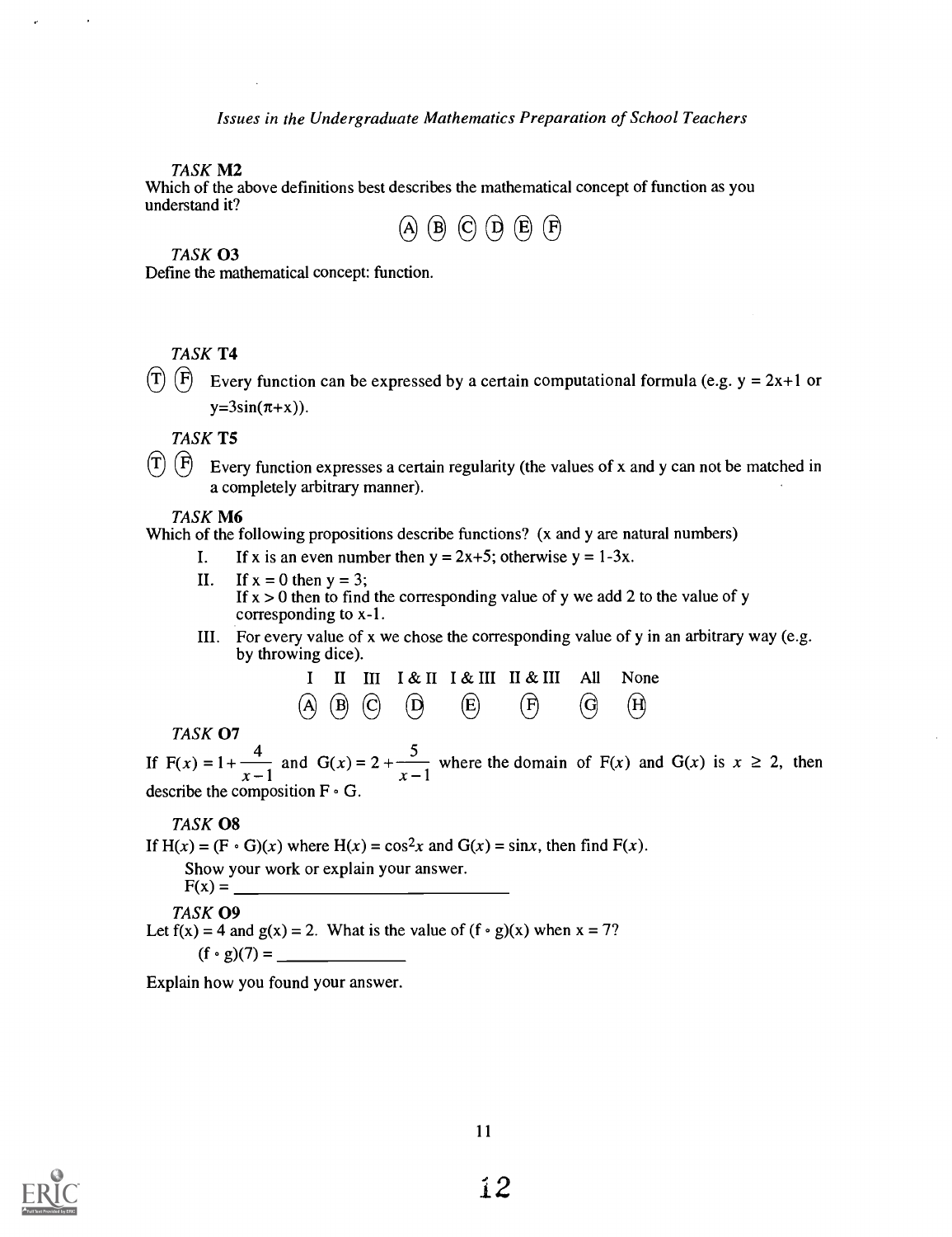## TASK M10

If  $f(x) = 0$  only when  $x = 1$  and  $x = 4$ , then for what values of z does  $f(4z) = 0$ ?

- $\Theta$  $z = 4$  and  $z = 16$  only
- $\bigcirc$  $z = 1$  and  $z = 4$  only
- $\bigcup$  z =  $1/4$  and z = 1 only
- $\left( \widehat{\mathsf{D}}\right)$  $z = 0$  only
- $\mathbf{E}$ Unable to determine

## TASK T11

 $\overline{T}$   $\overline{F}$  There exists a function all of whose values are equal to each other.

## TASK T12

 $\left(\overline{T}\right)\left(\overline{F}\right)$ As the value of the independent variable of a function changes, the value of the dependent variable also changes.

## TASK M13

A function can be:

|                 |             | Н<br>Ш       | one-to-one<br>one-to-many<br>many-to-one |                                      |      |
|-----------------|-------------|--------------|------------------------------------------|--------------------------------------|------|
|                 |             |              |                                          | I II III I & II I & III II & III All | None |
| $({\mathsf A})$ | $(B)$ $(C)$ | $\mathbf{D}$ | $\bf(E)$                                 | $\mathbf{F}$                         | (H)  |

## TASK T14

 $(\widehat{T})$   $(\widehat{F})$  Only single symbols, such as y, can be a variable.

## TASK T15

 $\overline{T}$   $\overline{F}$  The set of symbols,  $f(x)$ , is a variable.